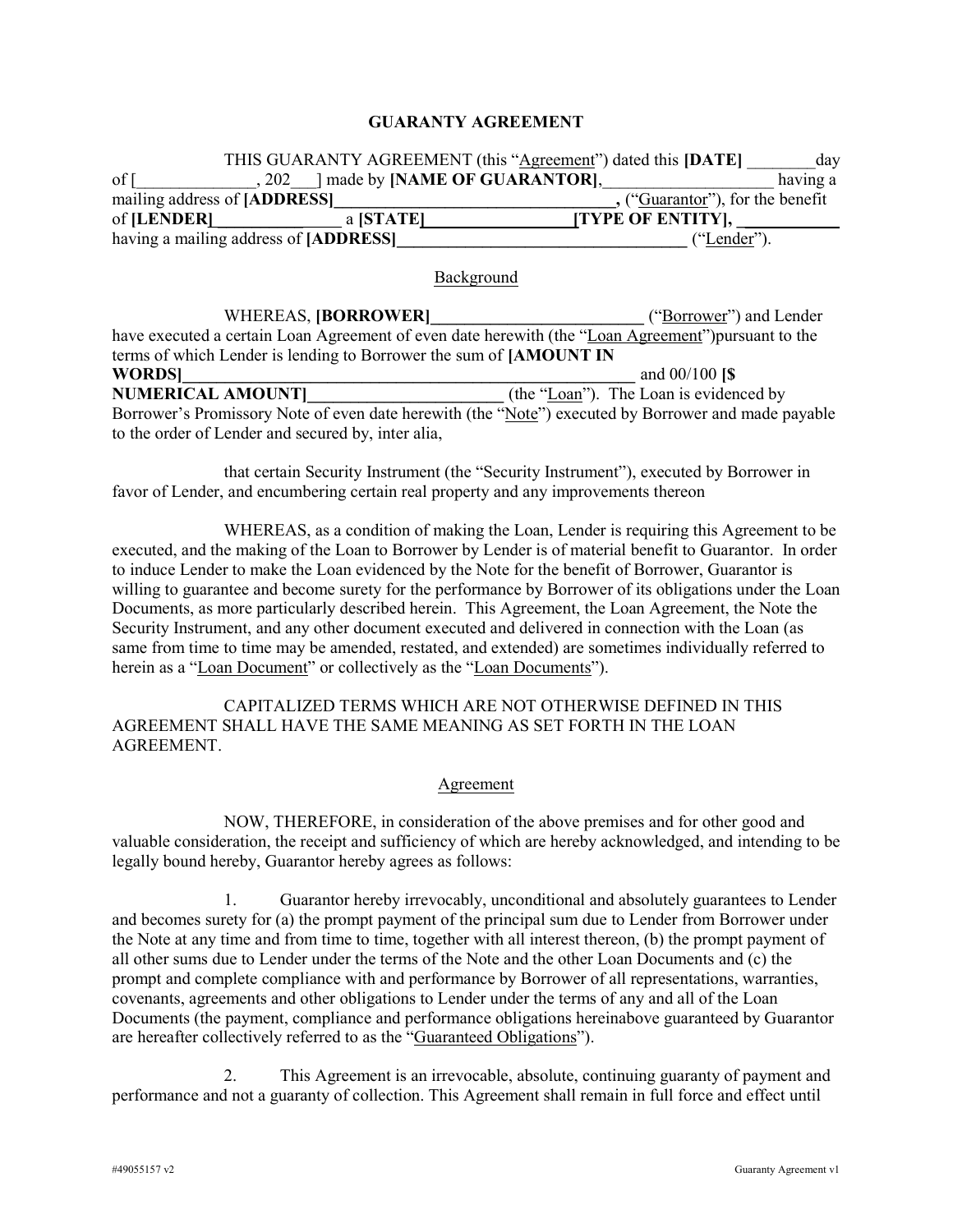all of the Guaranteed Obligations are fully, finally, and irrevocably paid, complied with and performed, and shall continue to be effective or shall be reinstated, as the case may be, if at any time any payment of any of the Guaranteed Obligations is rescinded or must otherwise be returned by Lender (or compliance with, or performance of, the Guaranteed Obligations is rescinded) upon the insolvency, bankruptcy, or reorganization of Borrower or otherwise, all as though such payment, compliance or performance had not been made or tendered. This Agreement may not be revoked by Guarantor and shall continue to be effective with respect to any Guaranteed Obligations arising or created after any attempted revocation by Guarantor and after (if Guarantor is a natural person) Guarantor's death (in which event this Agreement shall be binding upon Guarantor's estate and Guarantor's legal representatives and heirs). The fact that at any time or from time to time the Guaranteed Obligations may be increased or reduced shall not release or discharge the obligation of Guarantor to Lender with respect to the Guaranteed Obligations. This Agreement may be enforced by Lender and any subsequent holder of the Note and shall not be discharged by the assignment or negotiation of all or part of the Note. Guarantor shall be liable for all of the Guaranteed Obligations.

3. If an Event of Default occurs under any of the Loan Documents and continues beyond any applicable notice and grace periods set forth therein, Guarantor shall immediately pay, comply with, and perform such of the Guaranteed Obligations as Lender shall direct, irrespective of whether the Guaranteed Obligations directed by Lender to be paid, complied with and performed by Guarantor are those which give rise to the Event of Default.

4. If an Event of Default occurs under any of the Loan Documents and continues beyond any applicable notice and grace period set forth therein, Lender shall have the right to require Guarantor to pay, comply with and perform the Guaranteed Obligations and shall have the right to proceed immediately against Guarantor for such payment, compliance and performance without being required to make any demand upon or bring any proceeding or take any other action of any kind against Borrower, any guarantor under any other guaranty, or any other person or entity in connection with any of the Loan Documents, or resort to or seek to realize upon the security held by Lender, as a condition precedent to bringing an action upon this Agreement against Guarantor, the liability of Guarantor hereunder being a primary obligation of Guarantor and independent of and separate from the liability of Borrower. This Agreement shall be deemed an agreement of suretyship.

5. If an Event of Default occurs under any of the Loan Documents and continues beyond any applicable notice and grace periods set forth therein, Lender may, and is hereby authorized at any time and from time to time, without notice to Guarantor (any such notice being expressly waived by Guarantor and to the fullest extent permitted by law, to set off and apply any and all deposits, general or special, time or demand, provisional or final, at any time held and other indebtedness at any time owing by Lender to or for the credit or the account of Guarantor, against any and all obligations of Guarantor now or hereafter existing under this Agreement, irrespective of whether or not Lender shall have made any demand under this Agreement and although such obligations may be contingent or un-matured. Lender agrees to notify Guarantor after such setoff and application made by Lender, provided that the failure to give such notice shall not affect the validity of such setoff and application.

6. Until all of the Guaranteed Obligations are completely fulfilled to the satisfaction of Lender and each and every one of the terms, covenants, and conditions of this Agreement are fully performed, the liability of Guarantor under this Agreement shall in no way be released or affected by:

(a) any act or circumstance which might, but for this paragraph, be deemed a legal or equitable discharge of any guarantor or surety, or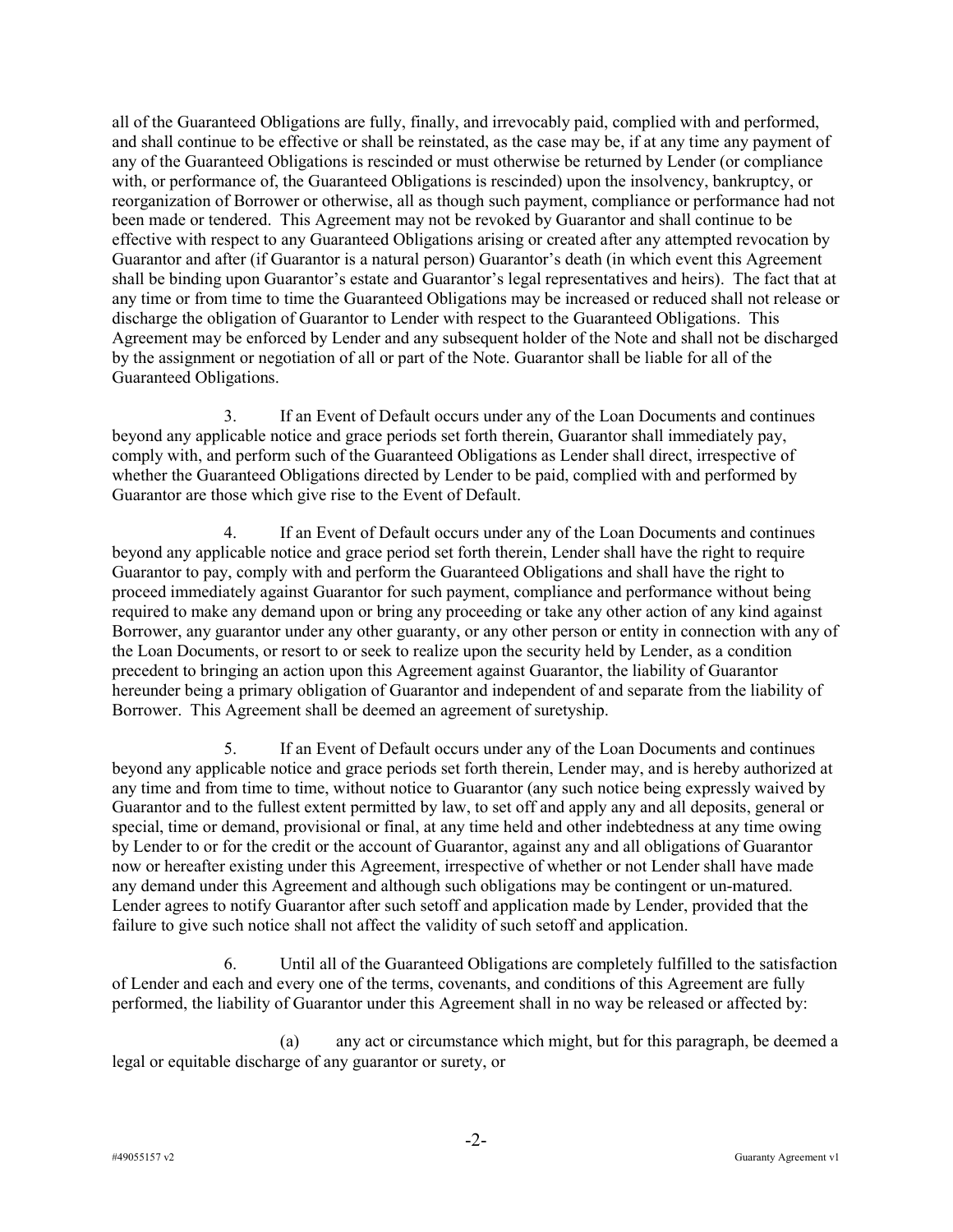(b) reason of the alteration, extension, modification, endorsement, release or waiver of any Loan Document or any of the terms, covenants and conditions contained in any Loan Document, or

(c) reason of any waiver, extension, modification, forbearance or delay or other act or omission of Lender or its failure to proceed promptly or otherwise with respect to the Guaranteed Obligations or this Agreement, or

(d) the commencement, existence or completion of any proceeding against Borrower or otherwise related to the collection and enforcement of the Guaranteed Obligations, or

(e) reason of any action taken or omitted or circumstance which might vary the risk or affect the rights or remedies of Guarantor with respect to the Guaranteed Obligations or this Agreement. Guarantor hereby expressly waives and surrenders any defenses to its liability hereunder based upon any of the foregoing acts, omissions, agreements, or waivers of Lender, it being the purpose and intent of the parties hereto that the obligations of Guarantor hereunder are absolute and unconditional.

7. Guarantor hereby irrevocably waives any notice of any compromise, forbearance, indulgence, amendment, modification, endorsement, extension, or renewal of any of the Guaranteed Obligations or any of the terms, covenants or conditions of any of the Loan Documents. Guarantor further irrevocably waives notice of (i) any loans or advances made by Lender to Borrower, (ii) acceptance of this Agreement, (iii) the execution and delivery by Borrower and Lender of any other loan or credit agreement or of Borrower's execution and delivery of any promissory notes or other documents arising under the Loan Documents or in connection with the Mortgaged Property, (iv) the occurrence of any breach by Borrower or an Event of Default, (v) Lender's transfer or disposition of the Guaranteed Obligations, or any part thereof, (vi) sale or foreclosure (or posting or advertising for sale or foreclosure) of any collateral for the Guaranteed Obligations, (vii) protest, proof of non-payment or default by Borrower, (viii) the release of all, or any portion, of the collateral for the Loan, and (ix) any other action at any time take or omitted by Lender and, generally, all demands and notices of every kind in connection with this Agreement, the Loan Documents, any documents or agreements evidencing, securing or relating to any of the Guaranteed Obligations and the obligations hereby guaranteed.

8. Guarantor consents to all of the terms, covenants, and conditions of all of the other Loan Documents (all of which are hereby incorporated herein) and any other document governing or relating to any of the Guaranteed Obligations. Guarantor represents and warrants that:

(a) Guarantor has full power, authority and legal right to execute, deliver and comply with this Agreement, all actions of Guarantor and other authorizations necessary or appropriate for the execution and delivery of and compliance with this Agreement have been taken or obtained and this Agreement constitutes the valid and legally binding obligation of Guarantor enforceable against Guarantor in accordance with its terms. If the Guarantor is not a natural person, Guarantor is duly organized, validly existing and in good standing under the laws of Guarantor's state of organization and is duly qualified, authorized to do business and in good standing in every other jurisdiction in which it must be qualified.

(b) No consent, approval, or other authorization of or by any court, administrative agency, or other governmental authority is required in connection with Guarantor's execution and delivery of or compliance with this Agreement.

(c) The execution and delivery of and compliance with this Agreement by Guarantor will not conflict with or result in a breach of any applicable law, judgment, order, writ,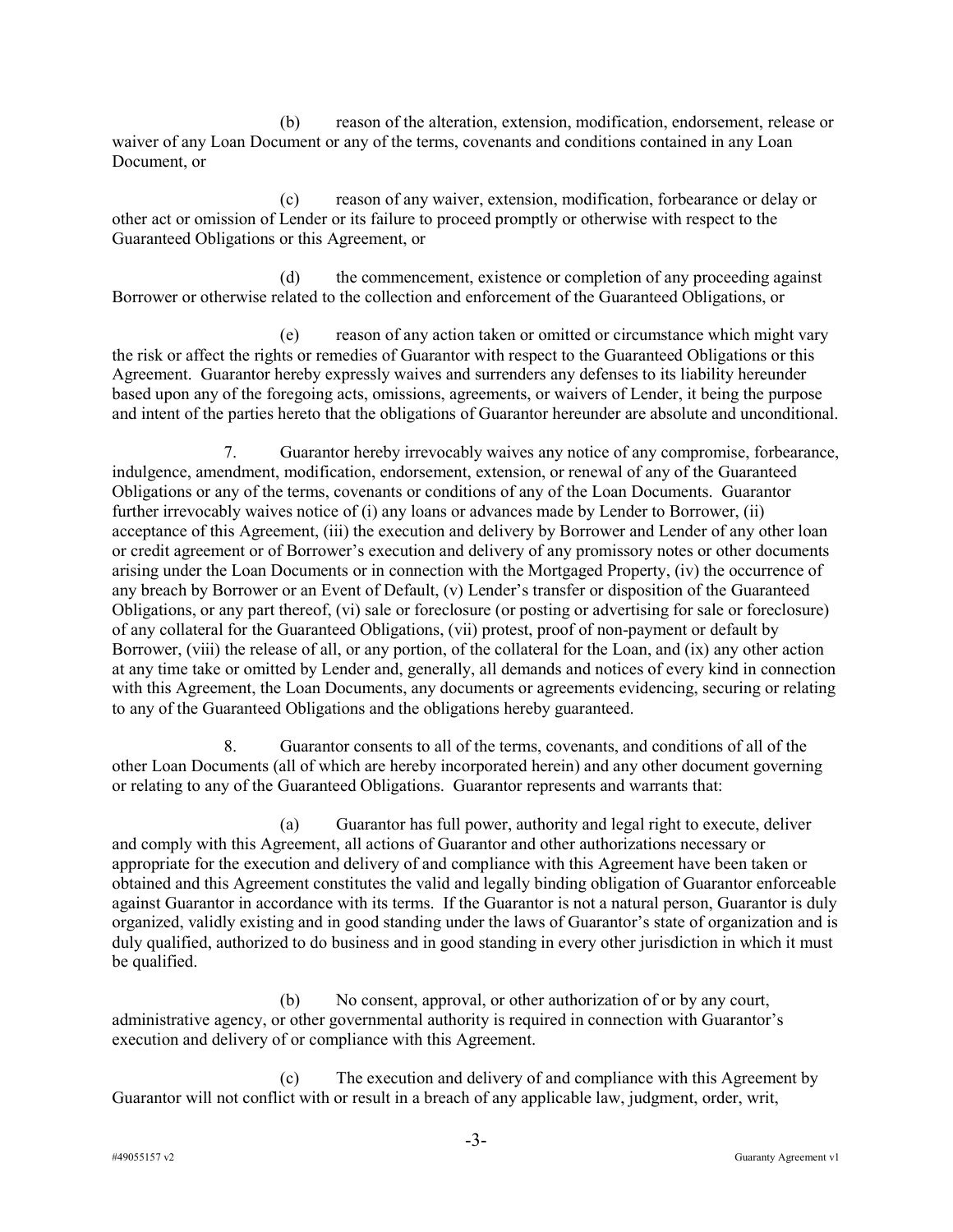injunction, decree, rule or regulation of any court, administrative agency or other governmental authority, or of any agreement or other document or instrument to which Guarantor is a party, or by which Guarantor or any of Guarantor's property is bound, and such action by Guarantor will not result in the creation or imposition of any lien, charge or encumbrance upon any property of Guarantor in favor of anyone other than Lender. If the Guarantor is not a natural person, the making and performance of this Agreement will not violate Guarantors Organizational Documents.]

(d) There is no action, suit or proceeding pending or, to the knowledge of Guarantor, threatened against or affecting Guarantor before or by any court, administrative agency or other governmental authority, or which brings into question the validity of the transactions contemplated hereby.

(e) Guarantor has not applied or consented to the appointment of a receiver, trustee, or liquidator of itself or any of Guarantor's property, has not admitted in writing Guarantor's inability to pay debts as they mature, has not made a general assignment for the benefit of creditors, been adjudicated a bankrupt, or insolvent or filed a voluntary petition in bankruptcy, nor has a petition or an answer seeking reorganization or an arrangement with creditors or to take advantage of any bankruptcy, reorganization, insolvency, readjustment of debt, dissolution or liquidation law or statute, or an answer admitting the material allegations of a petition filed against it in any proceeding under any such law, and no action has been taken by Guarantor for the purpose of effecting any of the foregoing. No order, judgment or decree has been entered by any court of competent jurisdiction approving a petition seeking reorganization of Guarantor or all or a substantial part of the assets of Guarantor, or appointing a receiver, sequestrator, trustee, or liquidator of any of Guarantor's property.

(f) Guarantor has received and read all of the Loan Documents and the Loan is and will be of direct interest, benefit, and advantage to Guarantor.

(g) All other representations and warranties relating to Guarantor contained in the Loan Documents are true and correct.

9. Guarantor further represents and warrants that Guarantor's financial statements (the "Financial Statements") heretofore delivered to Lender are true and correct in all material respects, have been prepared in accordance with GAAP, and fairly represent the financial conditions as of the date thereof and for the periods shown therein; that no Material Adverse Change has thereafter occurred in the financial conditions reflected therein; and that the assets shown on the Financial Statements are wholly owned by Guarantor, and are not jointly owned with any other person or entity except as otherwise stated in the Financial Statements. Guarantor covenants and agrees (a) that Guarantor shall notify Lender promptly of any Material Adverse Change; (b) that Guarantor shall deliver to Lender such financial documentation as set forth in the Loan Agreement; (c) that Guarantor shall deliver to Lender such other financial information as Lender from time to time reasonably may request; (e) that Guarantor shall maintain complete and accurate books and records and make them available for inspection by Lender as Lender may reasonably request; and (f) that Guarantor will perform and observe all of the other terms, covenants and agreements set forth in the Loan Documents that are required to be performed or observed by Guarantor as a "Guarantor", "Borrower Party" or otherwise.

10. Guarantor shall indemnify and hold Lender and the other Indemnified Parties harmless from and against any and all claims, demands, losses, judgments, liabilities, costs or expenses (including, without limitation, reasonable attorneys' fees and disbursements) which Lender or the other Indemnified Parties may incur arising out of or resulting from any default of Borrower under the Loan Documents, or enforcement or exercise of any right or remedy granted to the Lender under the Loan Documents.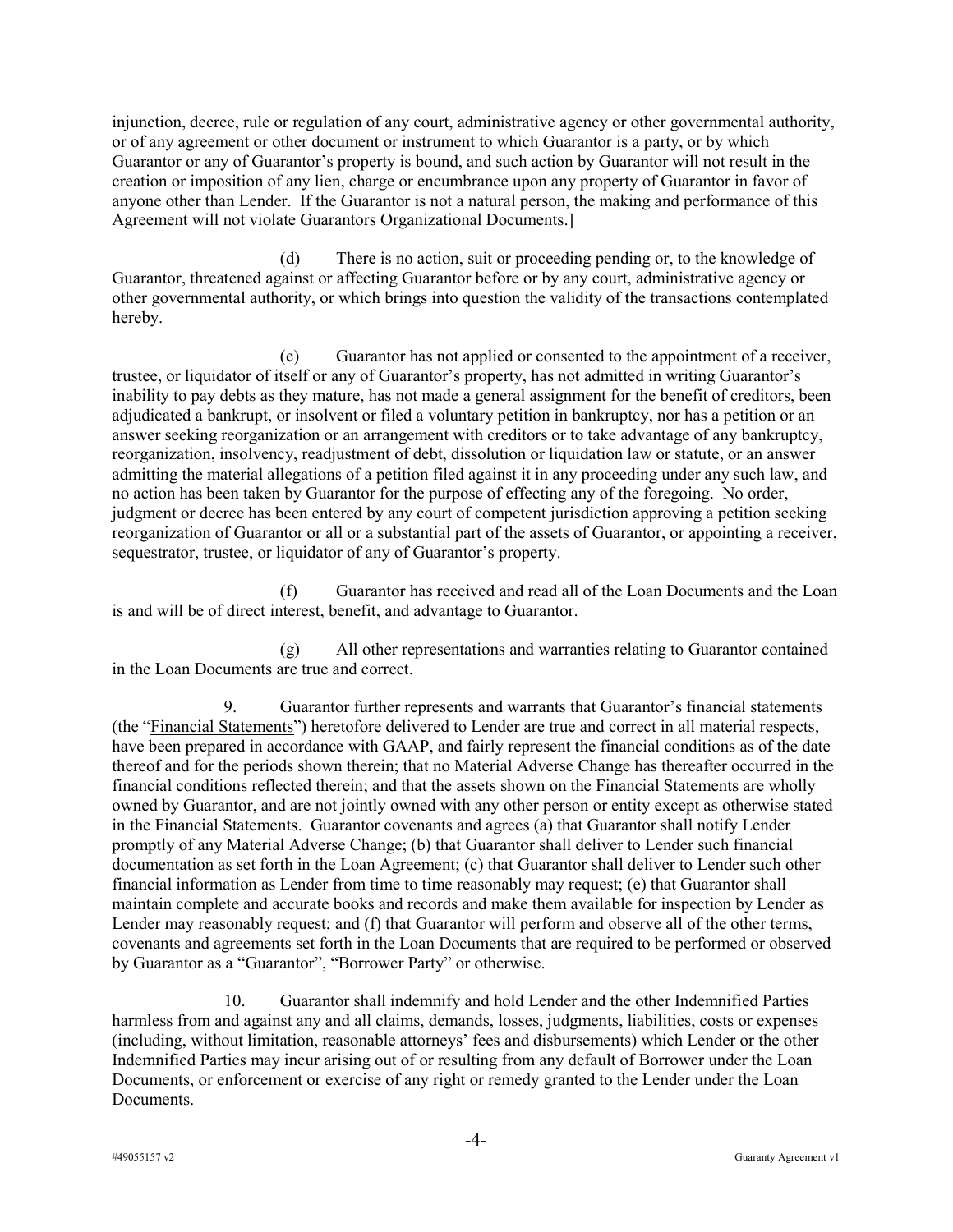11. Except as otherwise provided in this Agreement or in any of the other Loan Documents, Guarantor hereby consents and agrees to each of the following and agrees that Guarantor's obligations under this Agreement shall not be released, diminished, impaired, reduced or adversely affected by any suretyship defense and/or any of the following and waives any and all common law, equitable, statutory or other rights (including without limitation rights to notice) which Guarantor might otherwise have as a result of or in connection with any of the following:

(a) any notice of Lender's intention to act in reliance on this Agreement or in reliance hereon;

(b) demand, presentment for payment, notice of nonpayment, protest, notice of protest and all other notices of any kind, or the lack of any thereof, including without limiting the generality of the foregoing, notice of the existence, creation or incurring of any new or additional indebtedness or obligation or of any action or non-action on the part of Lender, any endorser or creditor of either Guarantor or any other person whomever under this or any other instrument in connection with any obligation or evidence of indebtedness held by Lender;

(c) the commencement or prosecution of any enforcement, proceeding, including any proceeding in any court, against Borrower or any other person or entity with respect to any obligations arising out of the Loan Documents;

(d) any right to require Lender to proceed against any other person or to proceed against or exhaust any security held by Lender at any time or to pursue any other remedy in Lender's power or under any other agreement before proceeding against Guarantor hereunder;

(e) any defense that may arise by reason of the incapacity, lack of authority, death or disability of any other person or persons or the failure of Lender to file or enforce a claim against the estate (in administration, bankruptcy or any other proceeding) of any other person or persons;

(f) any defense based upon an election of remedies by Lender;

(g) any right or claim of right to cause a marshaling of the assets of Borrower or any Guarantor;

(h) any principle or provision of law, statutory or otherwise, which is or might be in conflict with the terms and provisions of this Agreement;

(i) any duty on the part of Lender to disclose to Guarantor any facts Lender may now or hereafter know about the Mortgaged Property, regardless of whether Lender has reason to believe that any such facts materially increase the risk beyond that which Guarantor intends to assume or has reason to believe that such facts are unknown to Guarantor or has a reasonable opportunity to communicate such facts to Guarantor, if being understood and agreed that Guarantor is fully responsible for being and keeping informed of the condition of the Mortgaged Property and of any and all circumstances bearing on the risk that liability may be incurred by Guarantor hereunder;

(j) any lack of notice of disposition or of manner of disposition of any collateral for the Loan;

(k) any invalidity, irregularity or unenforceability, in whole or in part, of any one or more of the Loan Documents;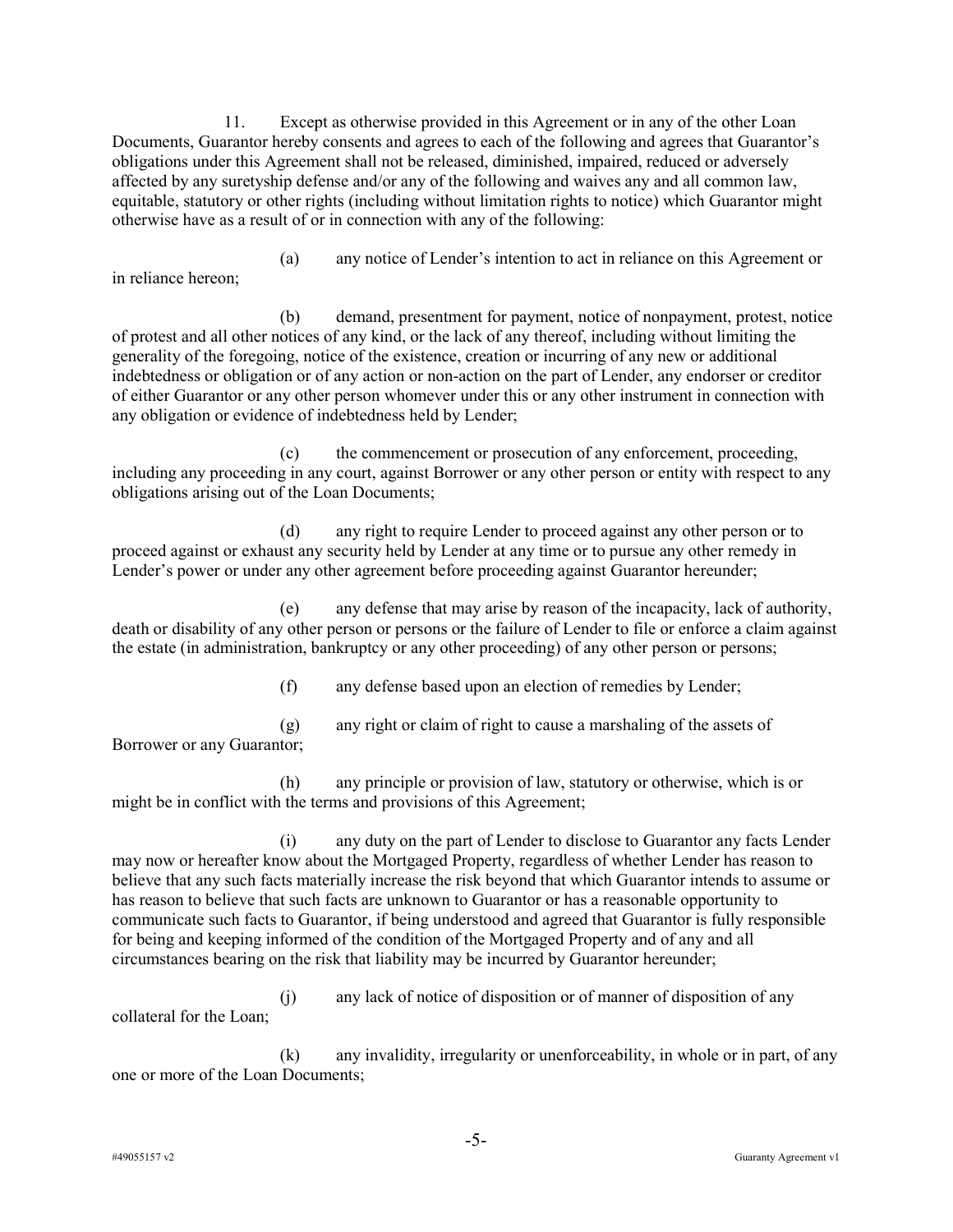(l) any lack of commercial reasonableness in dealing with the collateral for

the Loan;

(m) any deficiencies in the collateral for the Loan or any deficiency in the ability of Lender to collect or to obtain performance from any persons or entities now or hereafter liable for the payment and performance of any obligation hereby guaranteed;

(n) any assertion or claim that the automatic stay provided by 11 U.S.C. §362 (arising upon the voluntary or involuntary bankruptcy proceeding of Borrower) or any other stay provided under any other debtor relief law (whether statutory, common law, case law or otherwise) of any jurisdiction whatsoever, now or hereafter in effect, which may be or become applicable, shall operate or be interpreted to stay, interdict, condition, reduce or inhibit the ability of Lender to enforce any of its rights, whether now or hereafter required, which Lender may have against Guarantor, if any, or the collateral for the Loan; and

(o) any modifications of the Loan Documents or any obligation of Borrower relating to the Loan by operation of law or by action of any court, whether pursuant to Title 11 of the United States Code, as amended, or any other debtor relief law (whether statutory, common law, case law or otherwise) of any jurisdiction whosoever, now or hereafter in effect, or otherwise.

12. Nothing herein contained is intended or shall be construed to give Guarantor any right of subrogation in or under any of the Loan Documents or any right to participate in any way therein, notwithstanding any payments made by the undersigned under this Agreement, any and all such rights of subrogation and participation being hereby expressly, unconditionally and irrevocably waived and released until the Guaranteed Obligations are fully paid to Lender and satisfied. Guarantor hereby further unconditionally and irrevocably waives, releases and abrogates any and all rights it may now or hereafter have to assert any claim against or seek contribution, indemnification or any other form of reimbursement from Borrower or any other party liable for payment of any or all of the Guaranteed Obligation for any payment made by Guarantor under or in connection with this Agreement or otherwise.

13. This Agreement shall be a continuing, absolute, and unconditional guarantee regardless of the validity, regularity, enforceability, or legality of (a) any of the Guaranteed Obligations, (b) any collateral securing the Guaranteed Obligations, or (c) any term of any document evidencing or relating to any of the Guaranteed Obligations including the Loan Documents. In the event that for any reason one or more of the provisions of this Agreement or their application to any person or circumstance shall be held to be invalid, illegal, or unenforceable in any respect or to any extent, such provisions shall nevertheless remain valid, legal, and enforceable in any such other respects and to such extent as may be permissible. In addition, any such invalidity, illegality or unenforceability shall not affect any other provision hereof, but this Agreement shall be construed as if such invalid, illegal, or unenforceable provision had never been contained herein.

14. Any notice or communication required or permitted under this Guaranty must be made in writing and sent by (a) personal delivery, (b) expedited delivery service with proof of delivery, or (c) United States Mail, postage prepaid, registered or certified mail, addressed to such address as Lender or Guarantor may designate in writing and deliver in accordance with this section. Any change of address will be effective on the 2<sup>nd</sup> Business Day after notice is given pursuant to the terms of this Section. Any notice or communication sent in accordance with this section will be deemed to be given when received if delivered personally, on the next business day if sent by an overnight commercial courier or two days after the date mailed if sent by certified or registered mail.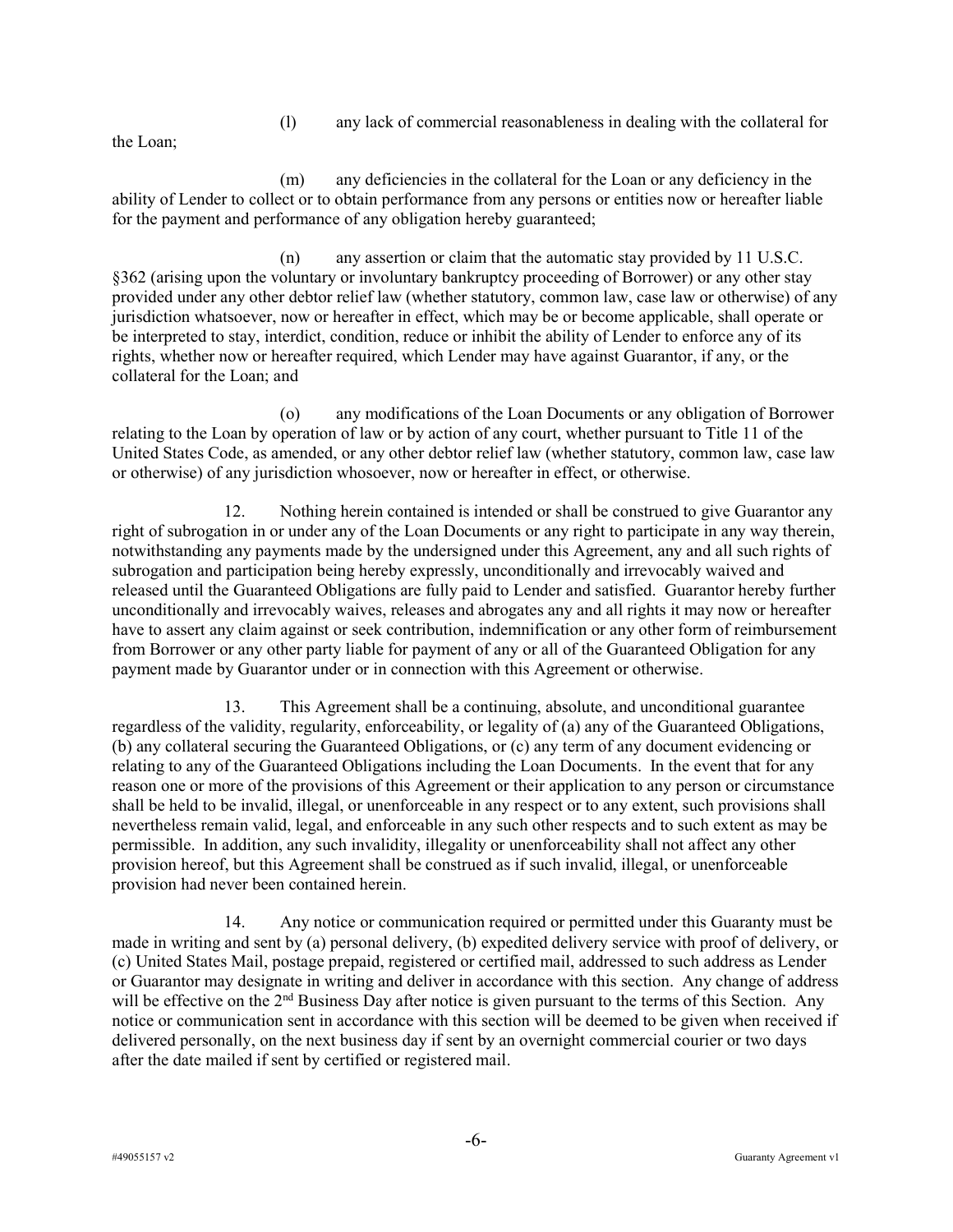15. No modification of this Agreement shall be effective unless in writing and signed by Lender and Guarantor.

16. This Agreement shall be binding upon Guarantor and Guarantor's, heirs, executors, trustees, personal representatives, successors, and assigns (as applicable) and shall inure to the benefit of Lender, its successors and assigns.

17. In this Agreement the singular includes the plural and the plural the singular; references to statutes are to be construed as including all statutory provisions consolidating, amending, or replacing the statute referred to; the word "or" shall be deemed to include "and/or", the words "including", "includes" and "include" shall be deemed to be followed by the words "without limitation"; references to "attorneys' fees" shall be deemed to be followed by the words "and disbursements"; and references to sections or exhibits are to those of this Agreement unless otherwise indicated. Section headings in this Agreement are included for convenience of reference only and shall not constitute a part of this Agreement for any other purpose.

18. This Agreement shall be construed in accordance with and governed in all respects by the laws of the [PROPERTY STATE] without giving effect to principles governing conflicts of laws.

# 19. TO THE FULLEST EXTENT PERMITTED BY APPLICABLE LAW GUARANTOR HEREBY AGREES NOT TO ELECT A TRAIL BY JURY OF ANY ISSUE TRIABLE OF RIGHT BY JURY, AND WAIVES ANY RIGHT TO TRAIL BY JURY FULLY TO THE EXTENT THAT ANY SUCH RIGHT SHALL NOW OR HEREAFTER EXIST WITH REGARD TO THIS AGREEMENT, THE NOTE, THE SECURITY INSTRUMENT, THE LOAN AGREEMENT, OR THE OTHER LOAN DOCUMENTS, OR ANY CLAIM, COUNTERCLAIM OR OTHER ACTION ARISING IN CONNECTION THEREWITH. THIS WAIVER OF RIGHT TO TRIAL BY JURY IS GIVEN KNOWINGLY AND VOLUNTARILY BY GUARANTOR, AND IS INTENDED TO ENCOMPASS INDIVIDUALLY EACH INSTANCE AND EACH ISSUE AS TO WHICH THE RIGHT TO A TRIAL BY JURY WOULD OTHERWISE ACCRUE, LENDER IS HEREBY AUTHORIZED TO FILE A COPY OF THIS PARAGRAPH IN ANY PROCEEDING AS CONCLUSIVE EVIDENCE OF THIS WAIVER BY GUARANTOR.

20. To facilitate execution, this Agreement may be executed in as many counterparts as may be convenient or required. It shall not be necessary that the signatures of, or on behalf of, each party, or that the signature of all persons required to bind any party, appear on each counterpart. All counterparts shall collectively constitute a single instrument. It shall not be necessary in making proof of this Agreement to produce or account for more than a single counterpart containing the respective signatures of, or on behalf of, each of the parties hereto. Any signature page to any counterpart may be detached from such counterpart without impairing the legal effect of the signatures thereon and thereafter attached to another counterpart identical thereto except having attached to it additional signature pages.

# IF MORE THAN ONE GUARANTOR IS A SIGNATORY TO THIS AGREEMENT, THE LIABILITY OF EACH GUARANTOR SHALL BE JOINT AND SEVERAL.

[Signature Page to Follow]